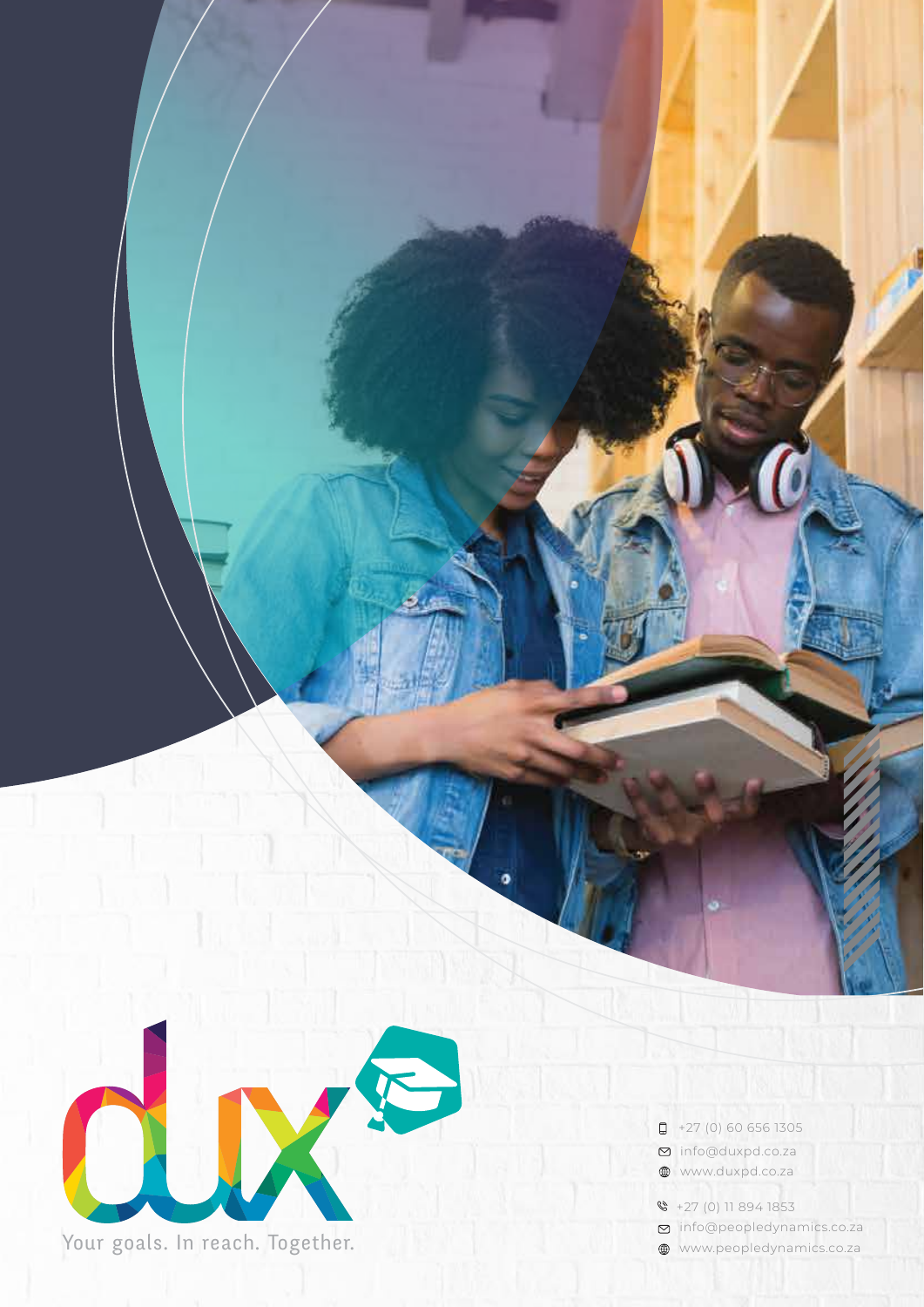*We are driven by the potential of people. To see people finding their purpose, growing, optimising, being different, changing their story, creating positive impact, and moving forward to inspire others to do the same is evident in everything we do.*

Dux, powered by People Dynamics was launched in November of 2014 but has roots as far back as 2002 where we began our journey working with students. Over the past 18 years we have focussed on creating spaces where students grow, thrive and seize opportunities that lead to achieving their goals and aspirations. We do this through our online and in person coaching and training platforms. Based in Johannesburg (available globally online) and working with corporates and individuals alike, we have created a dynamic offering with impact driven methods, delivering results.













**INTEGRITY AUTHENTICITY FUN CREATIVITY EXCELLENCE**

## **OUR TRACK** RECORD:

People Dynamics believes in the potential of you. Our coaching is more than a service. It is a partnership in your success.

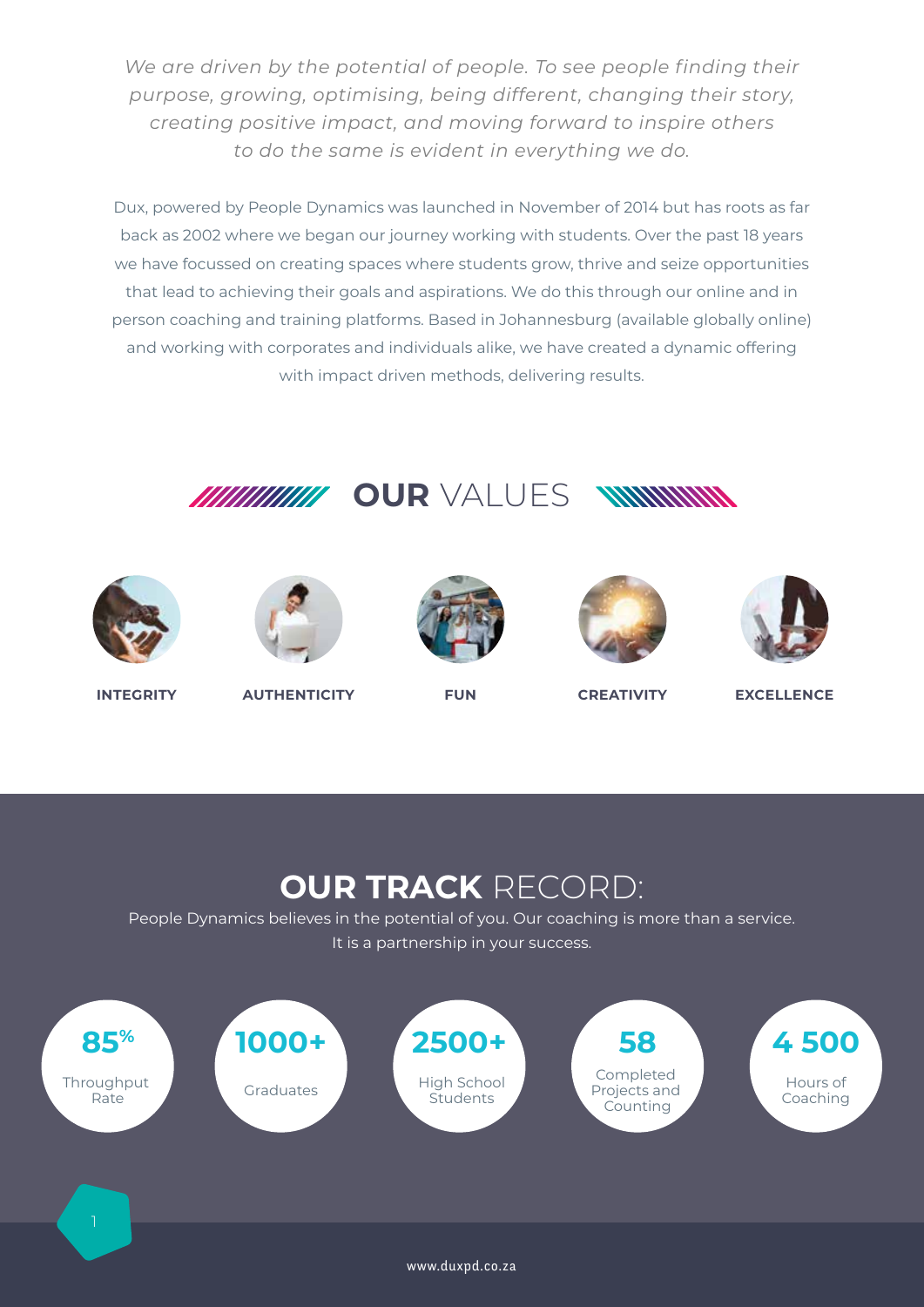

#### **Dux, powered by People Dynamics,**

is a non-profit company that offers a comprehensive wrap around student coaching support and development programme for individuals participating in bursaries, learnerships, apprenticeships and internships. This creative, effective, and practical youth development training/ coaching programme is offered to high school and tertiary education students and is focused on helping students complete their qualifications, maximising personal and corporate investment in them.

Ultimately this is a mental and emotional health coaching service aimed at preparing students with the confidence and skills to enter the workforce or their own business, as an equipped, elite and employable individual, ready to make an impact in their career. Bursary management and administration, as well as a robust selection service is on offer for corporates who invest in youth education.

Our programmes enable companies to gain BBBEE points, whether through skills development, enterprise and supplier development or social-economic development.

## **HOW WE** DO THIS?

By implementing practical and tailored coaching services that are:

- **Made to fit**
- $\triangle$  Fasy to access
- Person centred
- $\ddot{\bullet}$  Self-paced and times date and time flexibility
- **Customised**
- **Client driven**

With a strong foundation of emotional intelligence skills, thinking skills and building a growth mindset

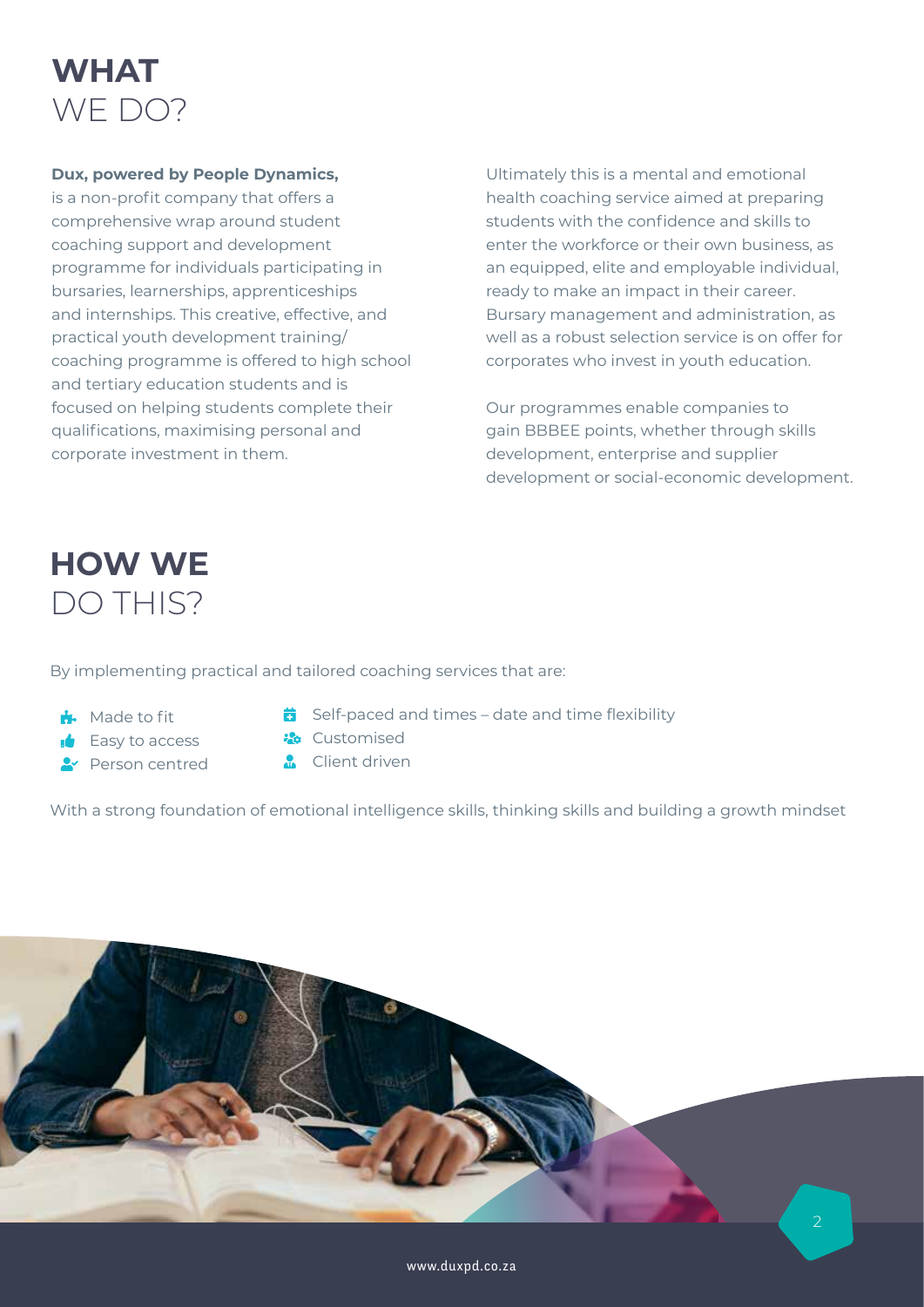## **WHO** BENEFITS? **HOW?**







- Achieve personal goals like graduating and finding work / starting a business
- **⊘** Build self-awareness, self-confidence and self-motivation
- **⊘** Master accountability and growth
- **⊘** Find your purpose
- **⊘** Grow
- **⊘** Optimise
- **⊘** Be different
- **⊘** Be original
- **⊘** Change your story
- **⊘** Create positive impact
- **⊘** Move forward
- $\odot$  Inspire others
- $\odot$  Start something
- **⊘** Improve management of bursary funds
- $\odot$  Proven selection process of students
- **⊘** Provide a solid service for the investment of Training and CSI budgets

 $1111$ 

- **⊘** Drive results in graduation rates
- **⊘** Implements practical and tailored coaching services to drive long term value within organisations and their communities
- Earn BBBEE points ED / Training / CSI
- **⊘** Graduates contribute into their communities through volunteering
- $\odot$  Increased individual performance, productivity and confidence contributes to community growth and development
- $\odot$  Improve organisation and planning because graduates are more involved in civic duties
- **⊘** Communities with higher rates of degree completion and levels of education tend to be healthier, have higher rates of economic stability, lower crime, and greater equality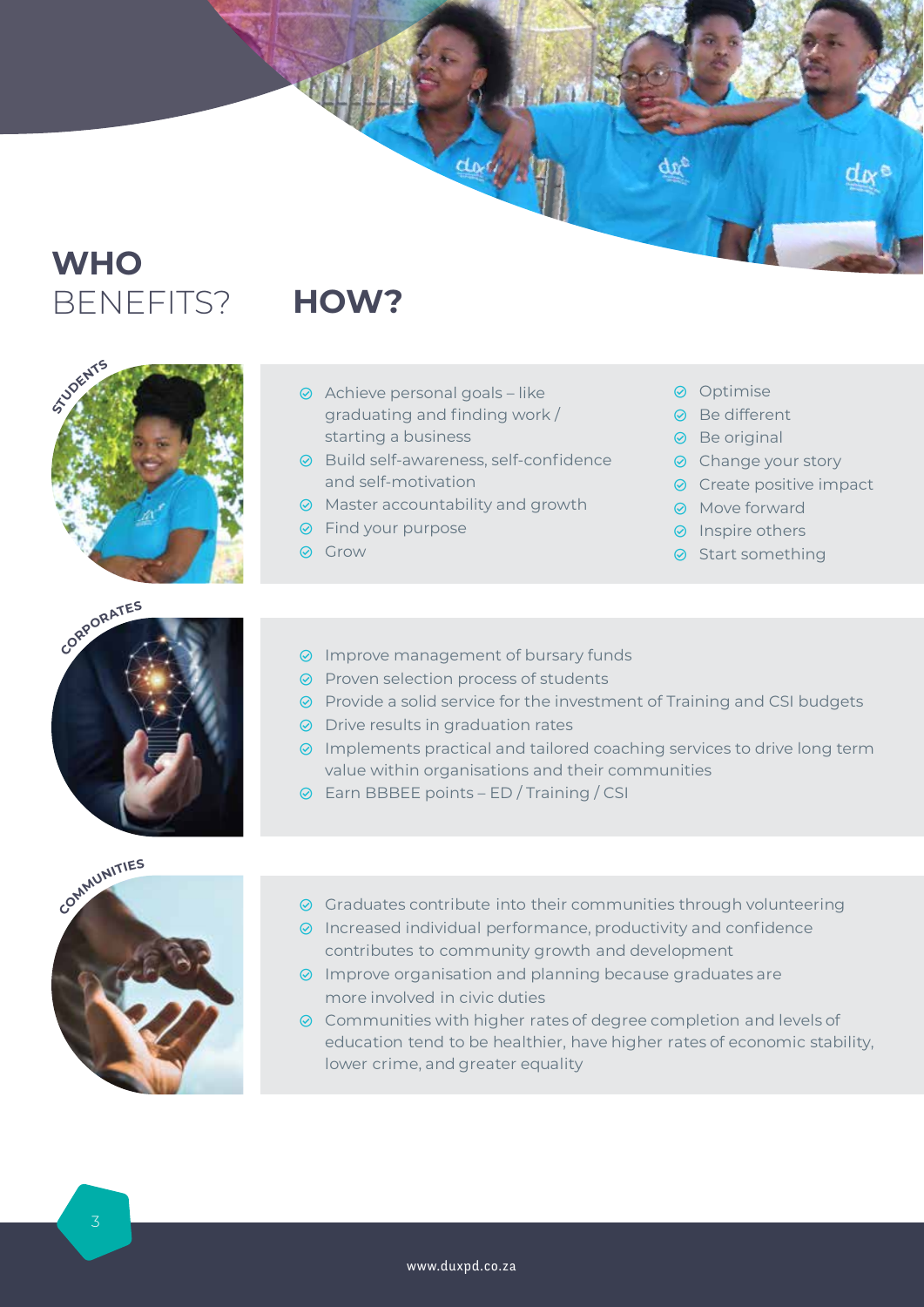## **SOME OF OUR CURRENT** AND PREVIOUS CLIENTS:



Cyril Ramaphosa











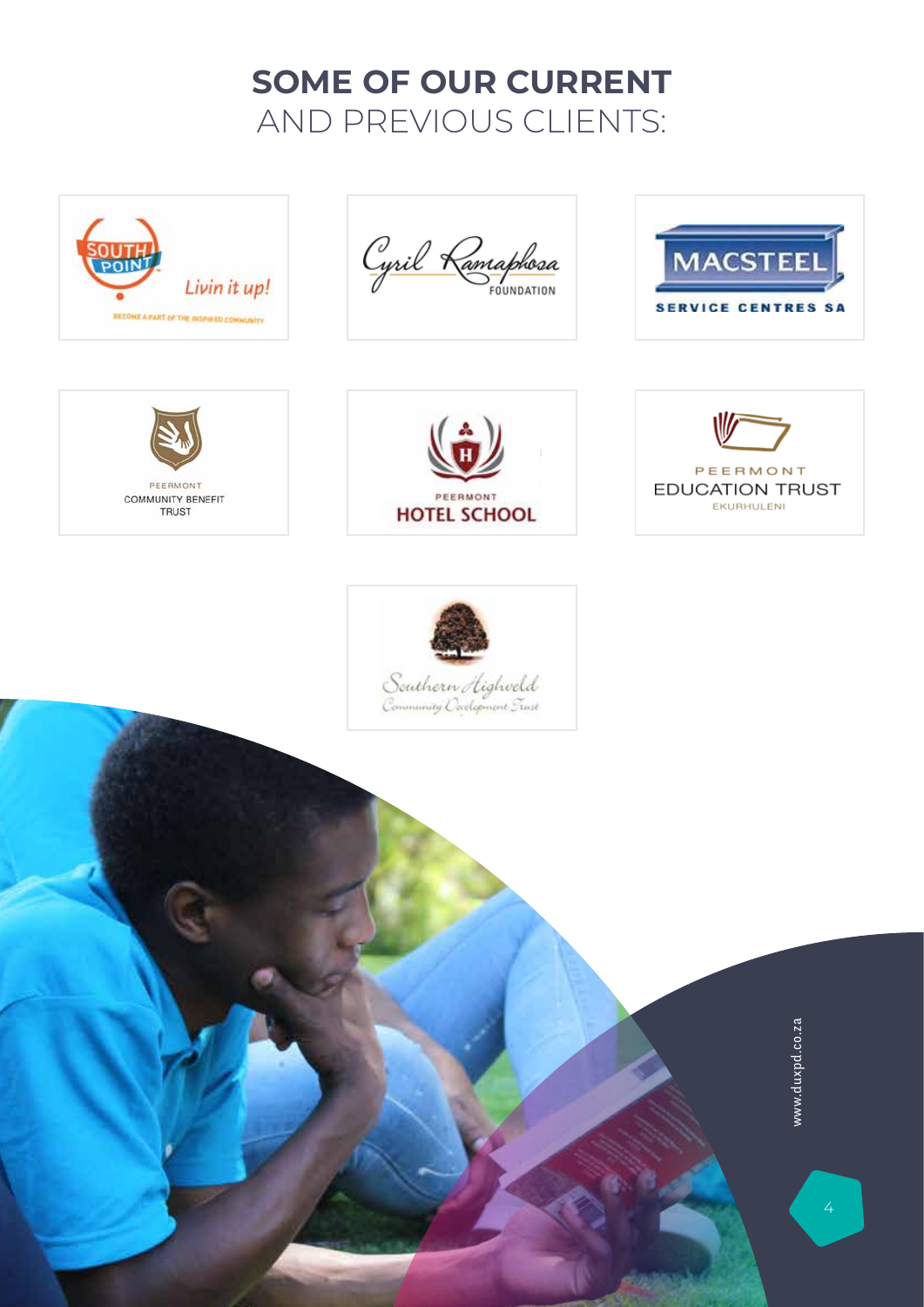## **SERVICES:**

#### **BURSARY MANAGEMENT SERVICES**

### **Option 1 – Full Management of Bursary**

- $\Xi$  Administration of the application process
- $\Theta$  Monthly administration of student services
- Monitoring and evaluation of student results
- Administration of financial processes
- $Q$  Reporting

#### **Option 2 – Partial Management of Bursary**

- $\Xi$  Administration of the application process
- Monthly administration of student services
- Monitoring and evaluation of student results
- $Q$  Reporting



#### **SELECTION PROCESS FOR TOP STUDENT SELECTION**

#### **WIRD BURSARY MANAGEMENT: WIRD THE SELECTION SERVICE:**

We believe it is important to follow an appropriate and robust selection process for the programme to realise a better return on the invested resources. The right candidate is one that will maximise on the opportunity, be effective at work and pay it forward. Below is an outline of the selection process:

**Step 1 -** Paper-based selection from qualifying candidates.

**Step 2 -** Successful candidates will be invited to attend the 2-day selection programme.

#### **Selection Process**

- 2 x full day selection workshop
- 88 1 facilitator per 25 candidates present
- **&** Evaluation and identification of ideal candidates for the bursary
- $\mathscr P$  Evaluation of written scenarios worksheet
- Feedback on each candidate

#### **Recommendations for Selection – 4 Tiers**

- $\checkmark$  Highly recommended
- **⊘** Recommended
- $\Theta$  Recommend check academics
- Not recommended

**Step 3 -** Career choice – alignment of student and course

#### **WINNINING ONE ON ONE OR GROUP COACHING SESSIONS:**

As life throws you its curve balls and challenges, these sessions help you to navigate some of the tough times. Book and use as you need.

#### **WINNINININININING**

As life throws you its curve balls and challenges, these session help you navigate some of the tough times. Our specialised career coaching is a service to help you look at career options and correct subject choice or course choice, to start you on career journey.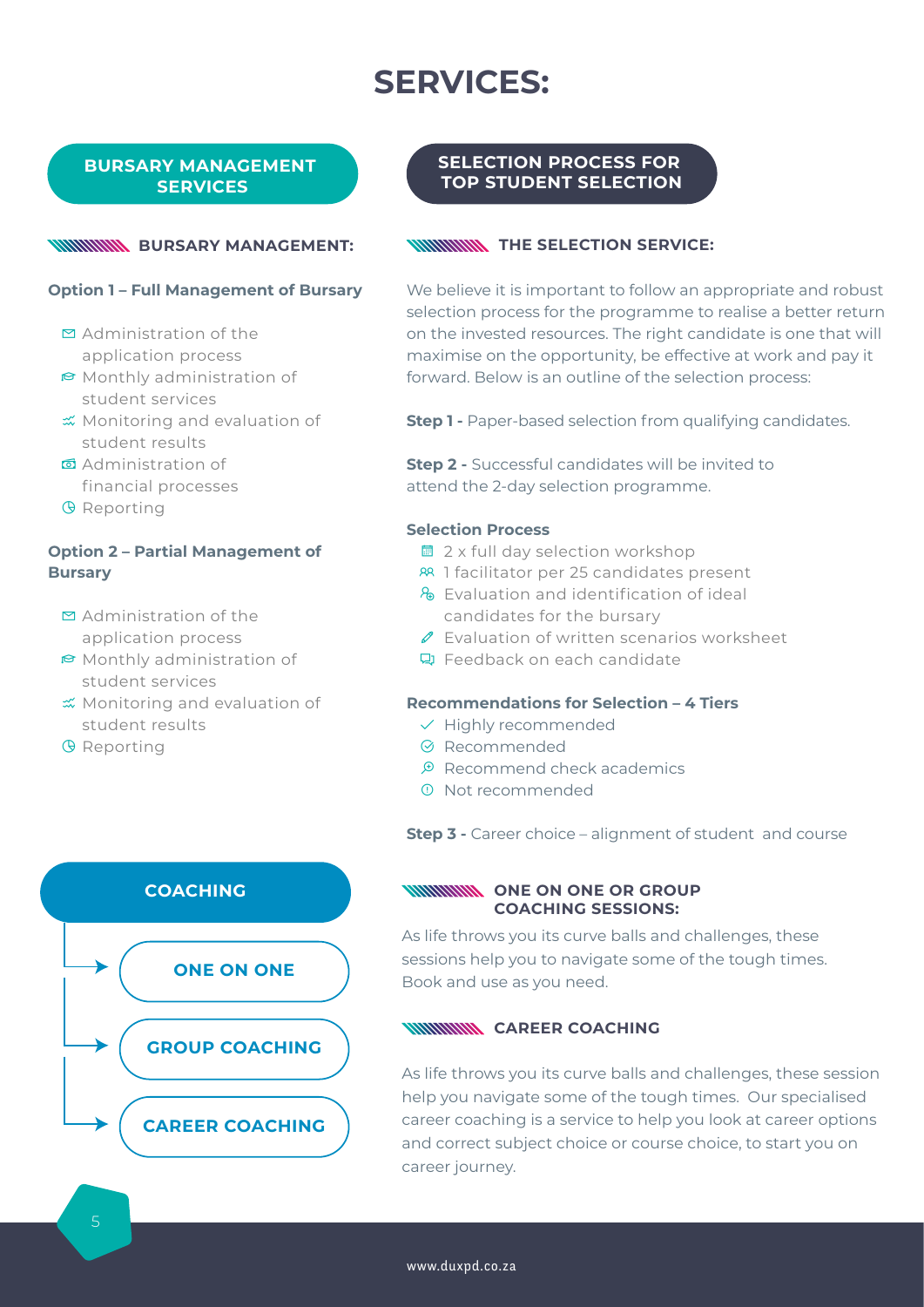

#### **CORE OFFERING:**

- **10** Months of coaching support
- $\odot$  Monthly topic / concept aligned to building skills knowledge and attitude
- $\odot$  Supporting you in achieving your goals

#### *What our students get:*

- ed content per theme.
- $\Box$  access to monthly virtual masterclasses.
- $\mathcal{D}$  tips, tools and resources, guided actions to improve performance
- access to an online coach via our support WhatsApp number and email

#### **EXTENDED OFFERING:**

If you would like to join us in our face-to-face workshops and experiences, join our extended programme:

- Orientation An exciting 2-day programme preparing candidates for the leap from secondary to tertiary education
- **<aday** programme 4-day life skills building workshop focusing on essential skills necessary to build a successful life.
- Individual coaching sessions Candidates will receive two individual coaching sessions during the 10-month programme (one per semester)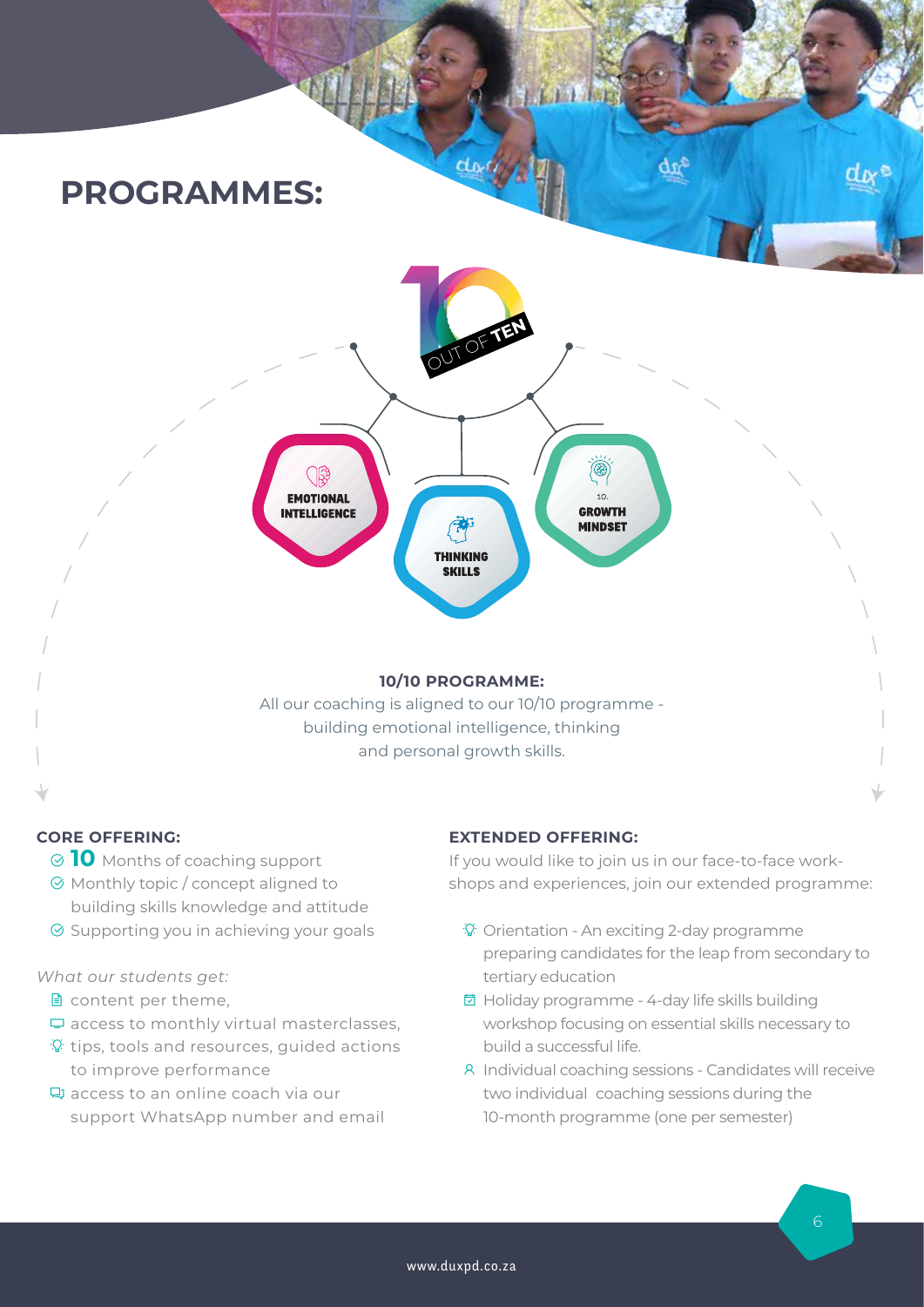#### **GO GETTERS WORKSHOPS:**

A 1-day workshop filled with fun, laughter and learning offered to grade 8 to 12 learners. Our workshop focusses on our 10 / 10 theme, building strong emotional intelligence and thinking skills. A great opportunity for young people to start their journey to greatness.

#### **HOLIDAY PROGRAMME**

We host a 4-day life skills workshop focusing on essential skills necessary to build a successful life. Our 10/10 programme works on building emotional intelligence, thinking and personal growth skills.

#### **GROUP COACHING SESSIONS**

Monthly group coaching sessions, each focusing on an area of development. Topics are driven by student needs and interests.

#### **MASTERCLASS**

Online masterclasses run monthly focusing on key skills as identified by industry or students.

## **OUR CORPORATE PARTNER:**



*Your goals. In reach. Together.*

People Dynamics offers various services and coaching programmes - producing results and bringing out the absolute best in individuals in both their personal and work environments.

Through our coaching, training, and consulting services people have the space to think, work through complex problems, achieve goals, grow and develop.

*Where we operate? – Based in JHB. Our online offering can be accessed globally.*

info@peopledynamics.co.za

www.peopledynamics.co.za

*Registered PTY (Ltd) (2019/298248/07)*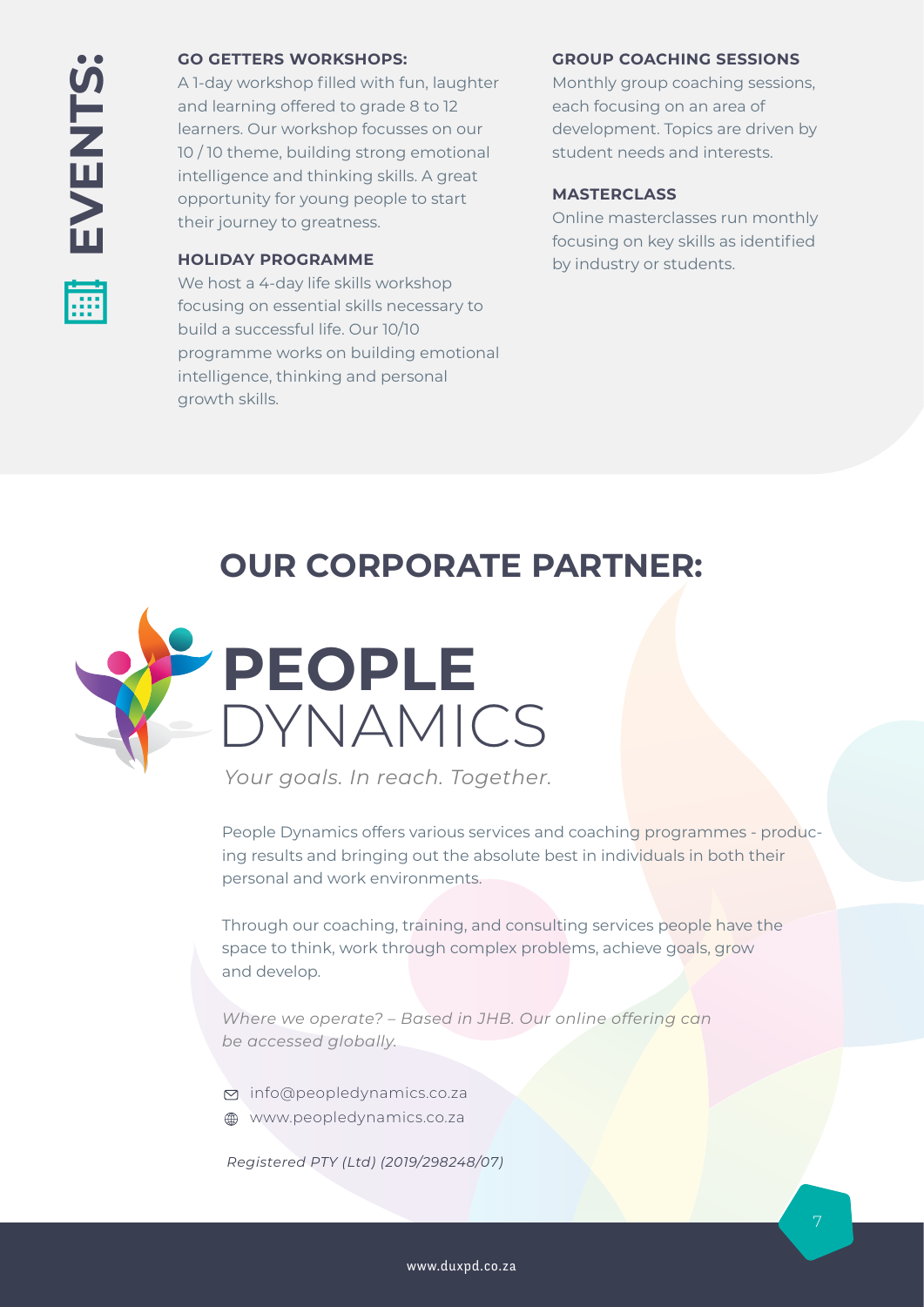## **THE DUX** TEAM

We have a team of highly trained coaches and facilitators. Our core values of our growth mindset, service, integrity, authenticity, fun, creativity and excellence is evident in every team member. While team all have vastly different backgrounds, interests and experiences, it is due to our diversity that we can connect, coach, meet clients' needs and create impact.

*The Dux Team has over 25 years of experience in working, coaching and growing people*

> *Our coaching is more than a service. It is a partnership in your success. Your goals. In reach. Together.*